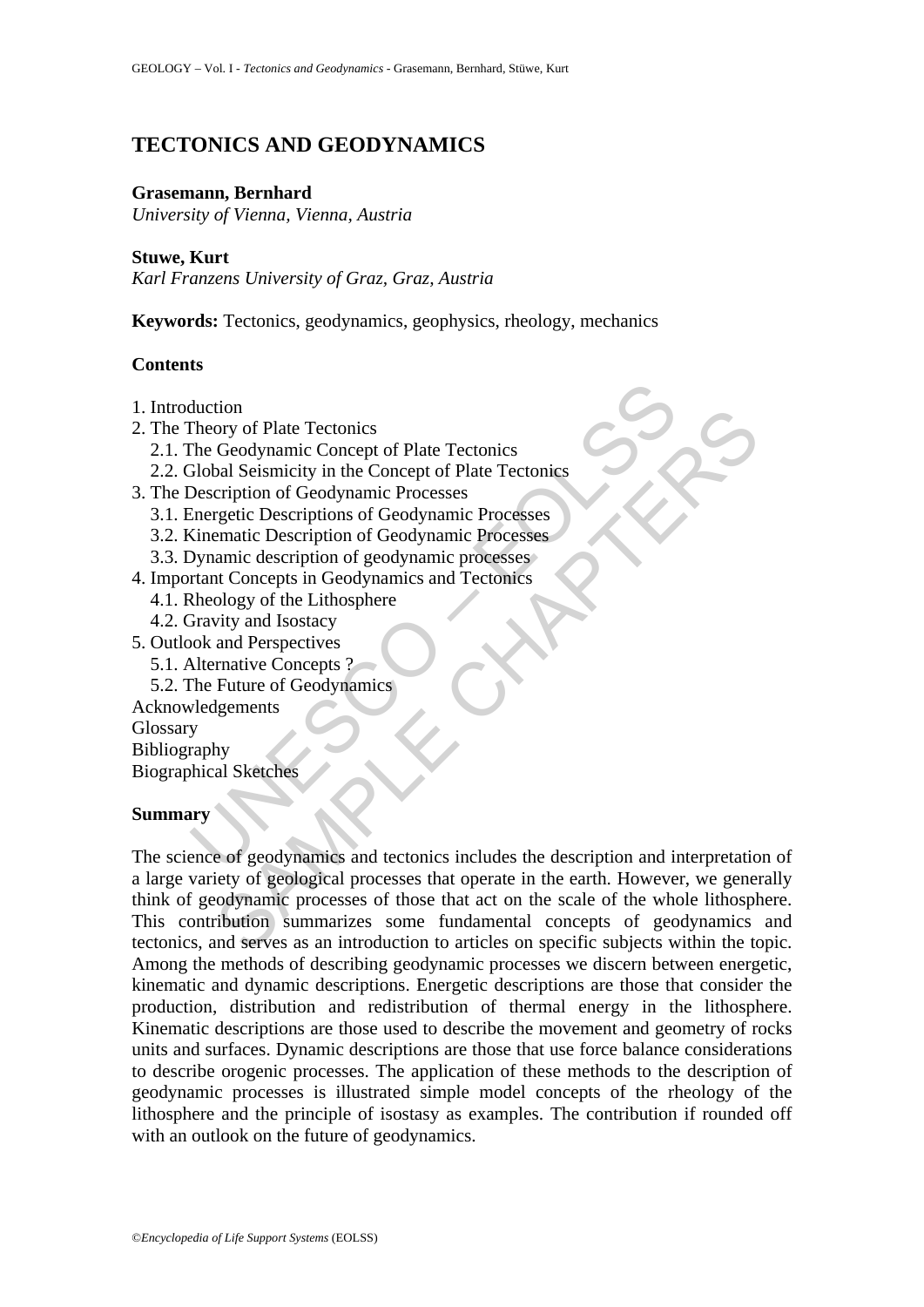### **1. Introduction**

eu as a tantinuante symbory to tectomes, when tratinuationary<br>cood to be he science of the kinematics of rocks on a large scan of terms like "thrust tectonics", "extensional tectonics", "subduon. However, geodynamics also terms like "thrust tectonics", "extensional tectonics", "subduction tector<br>terms like "thrust tectonics", "extensional tectonics", "subduction tector<br>dyovering tectonics, the combination of thermal and mechanical descripti Geodynamics is the science describing the dynamic processes that govern the large scale structure of earth. Geodynamic processes have operated throughout the billions of years of the earth's history to create, destroy and recreate continents and oceans, geological provinces and terranes, mountain chains and basins, and all the mineral and hydrocarbon deposits so essential to our society. Thus, "geodynamic processes" are understood to include a large variety of processes and earth scientists use the term quite loosely. Nevertheless, when discussing "geodynamics and tectonics" we generally think of processes that act on the scale of lithospheric plates or plate boundaries, rather than on the scale of a single outcrop. In the past decade the term "geodynamics" has often been used as a fashionable synonym to "tectonics", which traditionally has only been understood to be the science of the kinematics of rocks on a large scale, e.g., in the context of terms like "thrust tectonics", "extensional tectonics", "subduction tectonics" and so on. However, geodynamics also includes the conceptual description of physical processes governing tectonics, the combination of thermal and mechanical descriptions for integrated physical interpretation of the earth and more. In general, it may be said that geodynamic processes are described using energetic, kinematic and dynamic descriptions. While these three methods of description cannot be separated strictly, they each use some characteristic variables: Energetic descriptions are involved with the distribution of thermal energy using variables like heat or temperature. Kinematic descriptions are those using parameters like velocity and strain. Dynamic descriptions are those using variables like stress and force. Each of these three descriptions is discussed in this contribution with some applications to some geodynamic processes on the lithospheric scale. We therefore begin with a brief summary of the concept of plate tectonics.

### **2. The Theory of Plate Tectonics**

### **2.1. The Geodynamic Concept of Plate Tectonics**

The earth's outermost rigid layer is called lithosphere and it consists of a rigid upper mantle and a crust. The crust may be either of oceanic or crustal type. The theory of plate tectonics states that this lithosphere is broken into 7 major plates (African, North American, South American, Eurasian, Australian, Antarctic, and Pacific plates) and several minor plates (e.g., Arabian, Nazca, Cocos, Juan-de-Fuca and Philippines plates) sliding over the plastic asthenosphere, which is the upper layer of the mantle (Figure 1). The lithospheric plates are all moving in different directions and at different velocities between 1 to more than 10 cm  $a^{-1}$  relative to each other. The place where the two plates meet is called a plate boundary. Where they interact, along these margins, important geological processes take place, such as the formation of mountain belts, earthquakes, and volcanoes. These plate boundaries have different names depending on how the two plates are moving in relationship to each other: (i) convergent, (ii) divergent and (iii) transform boundaries. Before discussing these plate boundaries in some more detail, we also note that some important mountain belts, for example the Tien Shan, have also formed inside continental plates, and that other important geological processes like Hot Spot volcanism also occur inside oceanic plates.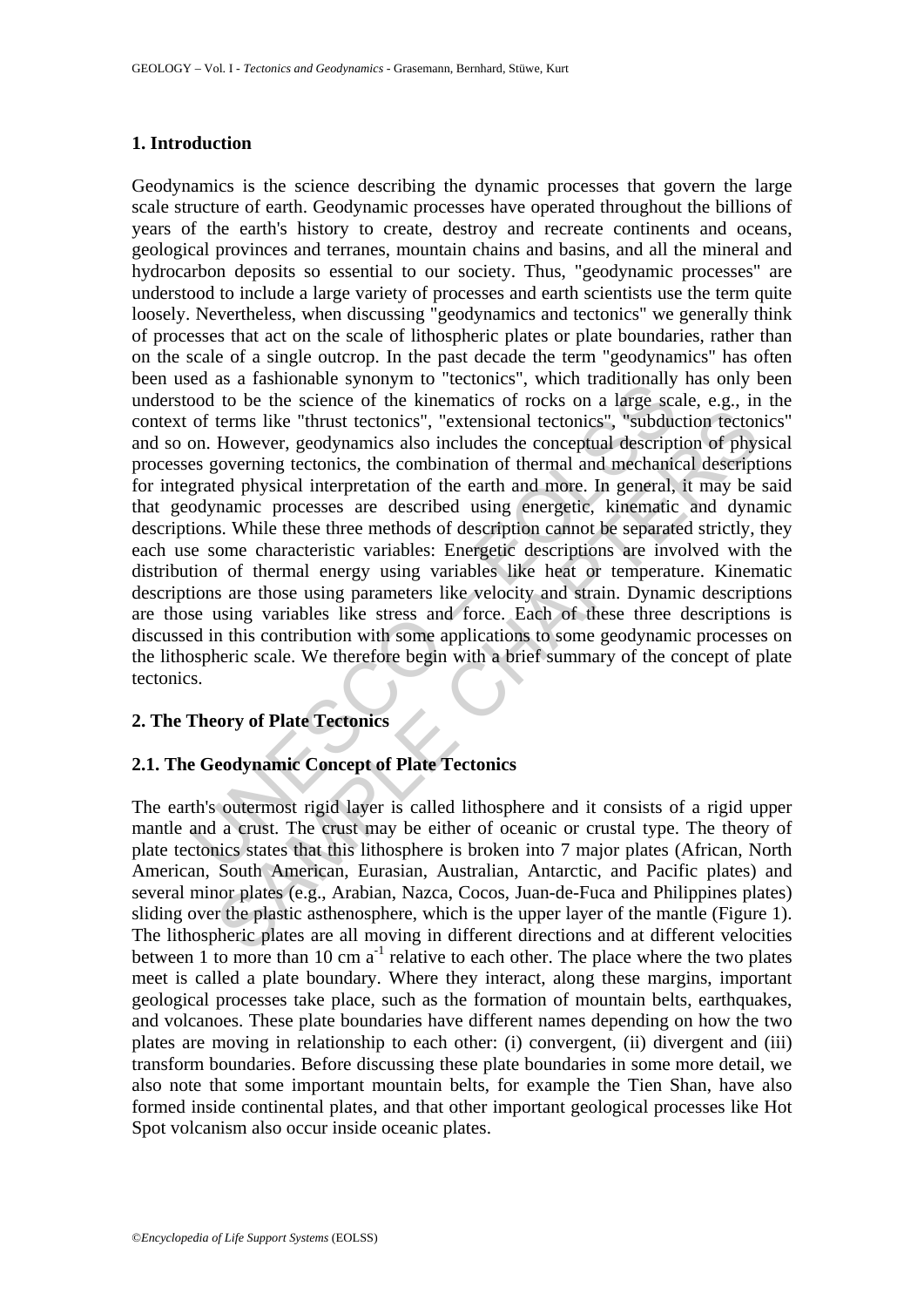### **2.1.1. Convergent Boundaries**

If the size of the earth has not changed significantly during the last 200 Ma (which is about the age of the oldest oceanic lithosphere) this implies that the lithosphere must be destroyed at about the same rate as it is being created. This recycling of lithospheric material takes place along convergent boundaries or collision zones (destructive plate boundary). Collision can occur:

between an oceanic and a continental plate between two oceanic plates, or: between two continental plates.



Figure 1. The intraplate stress field of the world superimposed on a rough plate tectonic subdivision of earth. Different symbols indicate different methods of stress determination including earthquake focal mechanisms, borehole breakouts and geological indicators. Different shadings indicate different deformation regimes: darkest are thrust faults, medium grey are normal faults and light shading are strike slip faults. This map was created using the CASMO facility on the world stress map project home page. The map is also modified after Stüwe (2002).

Oceanic-continental convergence is associated with up to 10 km deep trenches, where the oceanic lithosphere is subducted beneath the continental plate (e.g., the Nazca Plate beneath the South American Plate). Subduction is frequently associated with eruptive volcanic activities where the magma is either generated by the partial melting of the subducted oceanic slab, or the overlying continental lithosphere, or both.

When two oceanic plates converge, one is subducted beneath the other, and similar to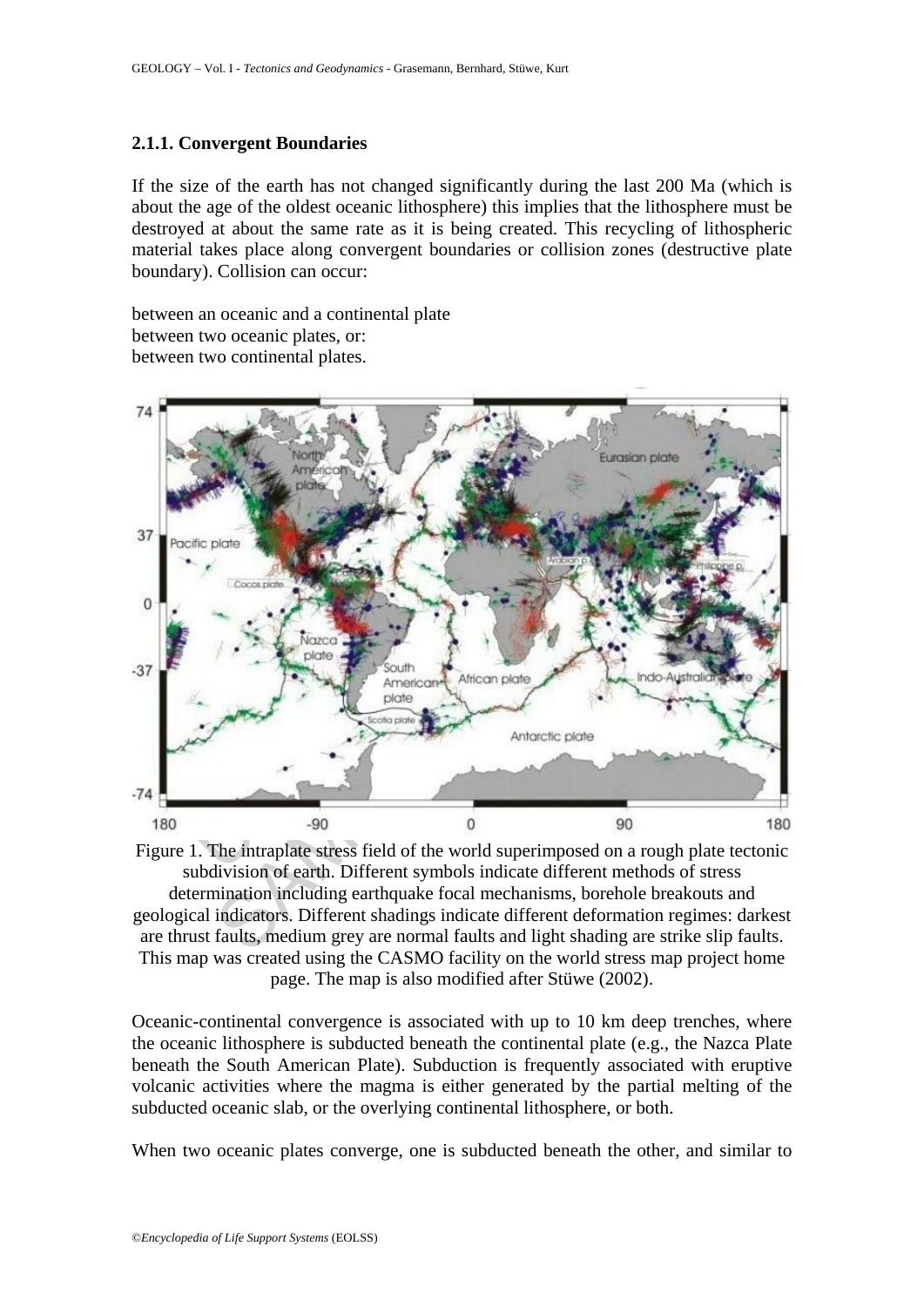oceanic-continental subduction a deep trench is formed (e.g., Mariana Trench). Subduction processes in oceanic-oceanic plate convergence also result in the formation of volcanoes, which are called, because of their parallel arrangement to the generally curved trenches, island arcs.

Continental-continental convergence is the result of the collision of two continents forming a collision orogen (e.g., the Himalayas after collision of India with Asia some 55 Ma ago). Generally, the continental collision followed an oceanic-continental subduction zone. Such collisional orogens are characterized by fold-and-thrust belts, regional metamorphism, igneous activities, exhumation of high-grade and ultra-highpressure rocks and surface uplift and erosion of huge rock masses.

## **2.1.2. Divergent Boundaries**

divergent Boundaries<br>
the plate boundaries<br>
the plate boundaries occur along spreading centercenters wh<br>
apart and new lithosphere is created by magma pushing up fr<br>
trive plate boundary). One of the best-known examples i plate boundaries occur along spreading centercenters where plates<br>plate boundaries occur along spreading centercenters where plates<br>we plate boundary). One of the best-known examples is the Mid-Atla<br>ch is one segment of th Divergent plate boundaries occur along spreading centercenters where plates are moving apart and new lithosphere is created by magma pushing up from the mantle (constructive plate boundary). One of the best-known examples is the Mid-Atlantic Ridge, which is one segment of the global mid-ocean ridge system that encircles the earth and has a total length of some 60000 km. The rate of spreading along the Mid-Atlantic Ridge averages about 2.5 cm a<sup>-1</sup>. This seafloor spreading over the past 200 Ma has caused the Atlantic Ocean to grow from narrow rift between the continents of Europe, Africa, and the Americas into the vast ocean that exists today. However, divergent plate boundaries like the Mid-Atlantic Ridge never start out as boundaries between two oceanic plates. They always commence as rifts in side the continents. The causes for such rifting remain unclear, but it is fiercely debated if they initiate in response to hot spots underneath the continents or in response to gravitational potential energy differences. A new spreading center probably forming the earth's next major ocean may be developing under Africa along the East African Rift Zone. A further stage of divergent plate boundary development may be observed in the Red Sea where the first oceanic lithosphere begins to form.

## **2.1.3. Transform Boundaries**

The zone between two plates sliding horizontally past one another is called a transformfault boundary, or simply a transform boundary. Transform faults connect either two spreading centercenters (divergent plate boundaries) or, less commonly, trenches (convergent plate boundaries). Therefore most transform faults are found on the ocean floor where they produce the offset appearance of mid ocean ridges. However, transform boundaries may also occur on land (e.g., San Andreas fault zone in California connecting two divergent boundaries).

It is important to note that not all plate boundaries on earth are as simple as the main types discussed above, especially if plate-movement deformation occurred over a long time span with changing kinematics and extends over a broad belt (i.e., plate-boundary zone). Such plate-boundary zones frequently involve at least two large plates and one or more micro-plates resulting in complicated geological structures and earthquake patterns (e.g., Mediterranean-Alpine region between the Eurasian and African Plates).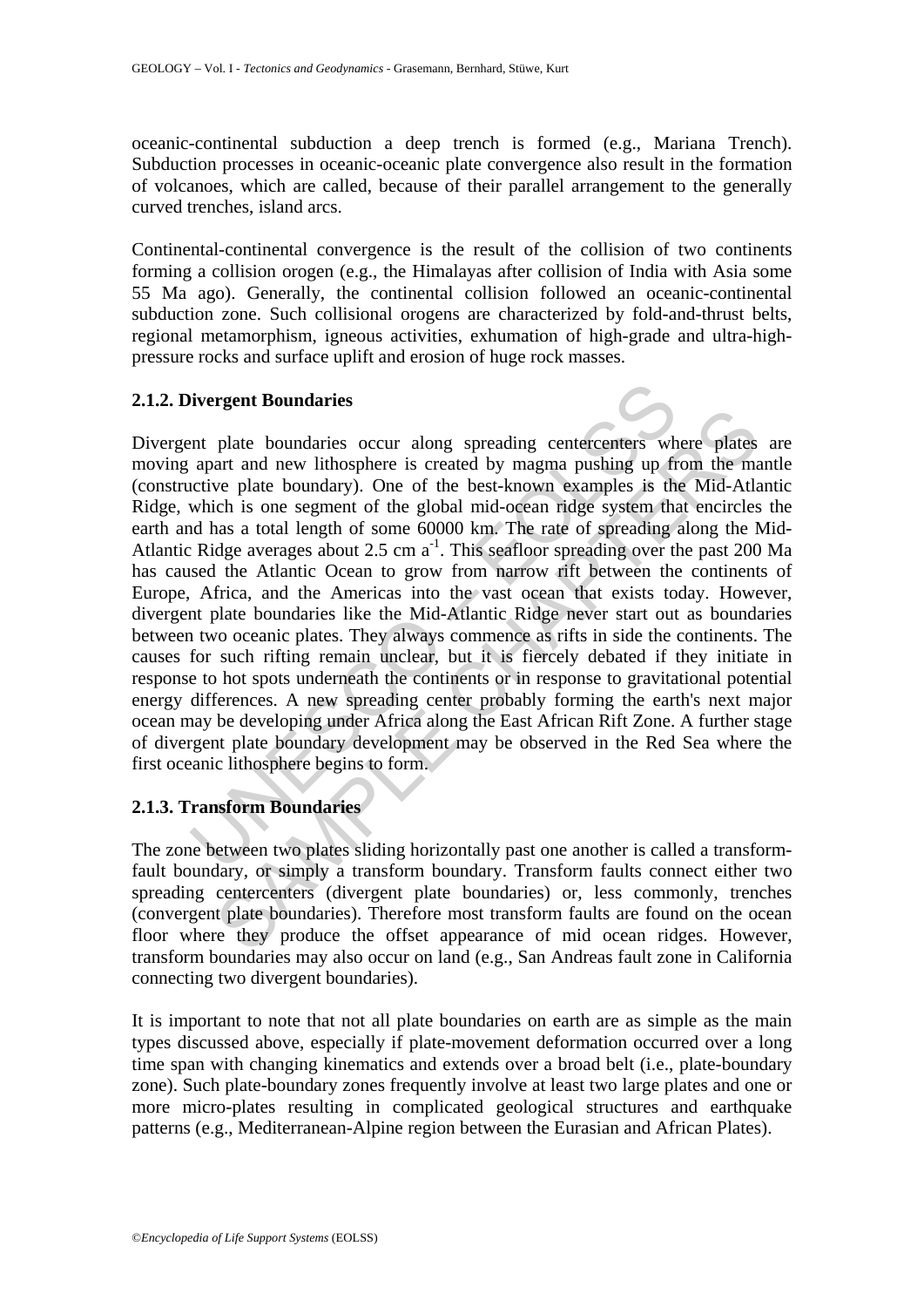## **2.2. Global Seismicity in the Concept of Plate Tectonics**

The theory of plate tectonics furthermore explains four types of seismic zones:

Seismic zones along rift systems Seismic zones along transform boundaries Seismic zones related to subduction zones Seismic zones associated with collision tectonics

The first type of seismic zone follows the mid ocean rift system and is associated with the volcanic activity along the axis of the ridges (e.g., Island). The seismic activity is generally low, and it occurs at very shallow depths because the lithosphere is very thin and weak at these divergent boundaries.

The second type of seismic zone is associated with transform plate boundaries or large strike slip faults causing friction between neighboring plates (e.g., North Anatolian Fault or San Andreas Fault). Earthquakes are shallow-focus events generally without any volcanic activity. As large strike slip faults are always bend and segmented in several sections activity does not always occur along the entire length of the fault during any one earthquake.

is these diverses are very simulate velocity standards and the multiplement was the selection of type of seismic zone is associated with transform plate bour<br>lip faults causing friction between neighboring plates (e.g., N<br> If the same is associated with transform plate boundaries or 1<br>faults causing friction between neighboring plates (e.g., North Anata<br>an Andreas Fault). Earthquakes are shallow-focus events generally with<br>ic activity. As l The third type of earthquake is related to subduction zones along convergent plate margins. One plate is thrust or subducted under the other plate so that a deep ocean trench is produced (e.g., Peru - Chile trench, where the Pacific plate is being subducted under the South American plate). Earthquakes associated with subduction zones can be shallow, intermediate, or deep, according to its location on the down going lithospheric slab (Wadati-Benioff zone).

The fourth type of seismic zone is associated with collision tectonics where shallow earthquakes are associated with intense shortening and formation of high mountain ranges (e.g., broad swath of seismicity from Burma to the Mediterranean, crossing the Himalayas, Iran, Turkey, to Gilbraltar).

Numerous processes, such as for example, climate change, earthquakes, volcanism or erosion are of major concern for human life. The motion at plate tectonic boundaries is only in the order of a few mm – cm  $a^{-1}$  and can therefore only be observed by means of high-resolution geodetic methods over a time span of years (e.g., Global Positioning System). However, within seconds an earthquake or volcanic eruption can unleash bursts of energy far more powerful than anything we can generate. Besides all these hazards, people also benefit from the forces and consequences caused by plate tectonics (e.g., geothermal energy, generation of natural resources).

Due to the importance of plate tectonic processes for our life, separate articles of this encyclopedia are dedicated to the plate tectonic processes: *Plate Tectonics of Continents and Oceans* by Martin Meschede (Ernst-Moritz-Arndt-Universität Greifswald, Germany), which covers many aspects of the earth's composition and age, plates, plate boundaries, triple junctions and hot spots;*Neotectonics* by Manfred Strecker and coworkers (Potsdam University, Germany) which emphasizes all features of active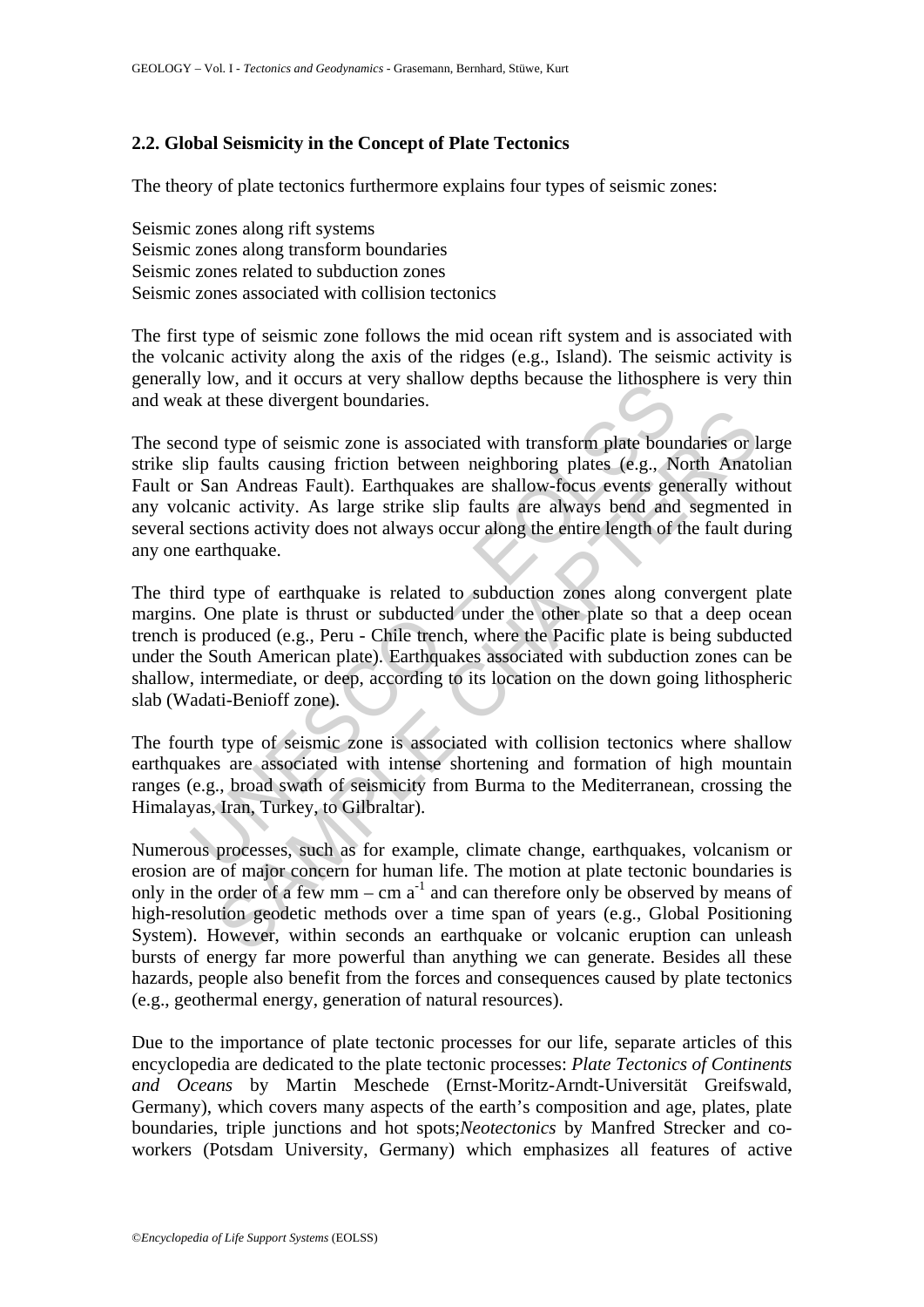tectonic processes including geomorphological, paleoseismological, geodetical and geophysical methods. A special emphasis is given on neotectonic movements and climate patterns.

#### **3. The Description of Geodynamic Processes**

The following sections discuss some fundamental concepts in geodynamics and serve as a basis for other articles covering important subjects related to the dynamics of the earth. Excellent, detailed mathematical and physical introductions to this topic are given in the Bibliography. *Geodynamics of compressional orogens* by Jean Braun (Australian National University, Australia) shows an application of the fundamentals of geodynamics by demonstrating the use of complex numerical methods in order to investigate the geodynamic evolutions and processes of past and present orogens.



#### **Bibliography**

- - -

Anderson, D. L., (2002). How many plates? Geology, v. 30, p. 411–414. [The planform of a freely convecting spherical shell may have little to do with the size, shapes and number of plates. The plates may self-organize and serve as the template that organizes mantle flow].

The godynamic evolutions and processes of past and present can<br>ate the geodynamic evolutions and processes of past and present c<br>ate the geodynamic evolutions and processes of past and present c<br>TO ACCESS ALL THE 27 PAGES The CH[AP](https://www.eolss.net/ebooklib/sc_cart.aspx?File=E6-15-02)TER CHAPTER CHAPTER CHAPTER CHAPTER (Visit: http://www.colss.net/Eolss-sampleAllChapter.aspx<br>
Visit: http://www.colss.net/Eolss-sampleAllChapter.aspx<br>
y<br>
y<br>
y<br>
y<br>
y<br>
dia that continental collision is the baix, shap Argand, E. (1916). Sur l´arc des alpes occidentales. Eclogae geologicae Helvetiae **14**, 145 – 191 [Revolutionary idea that continental collision is the best explanation for the folded and buckled strata observed in Alpine-type orogens].

Byerlee, J. D. (1978). Friction of Rocks: Pure and Applied Geophysics, v. 116, p. 615-626. [Pioneering work about laboratory studies of rock friction showing that the coefficient of friction of almost every type of crustal rock falls within the surprisingly narrow range of 0.6 - 1.0].

Beloussov, V. (1990a). Critical aspects of the plate tectonics theory Vol. 1: Criticism on the plate tectonics theory. Theophrastus (Athens), 435 pp. [Collection of provocative ideas, that plate tectonics was a premature generalization of still very inadequate data on the structure of the ocean floor and is far removed from geological reality].

Beloussov, V. (1990b). Critical aspects of the plate tectonics theory Vol. 2: Alternative theories. Theophrastus (Athens), 444 pp. [Collection of provocative ideas that plate tectonics was a premature generalization of still very inadequate data on the structure of the ocean floor and is far removed from geological reality].

Dietz, R.S. (1961). Continental ocean basin evolution by spreading of the sea floor. Nature 190, S. 854- 857. [Original paper about the spreading theory, suggesting that the sea floor moves out in opposite directions from the mid-ocean rises and that the gap is filled by new strips of sea floor created from the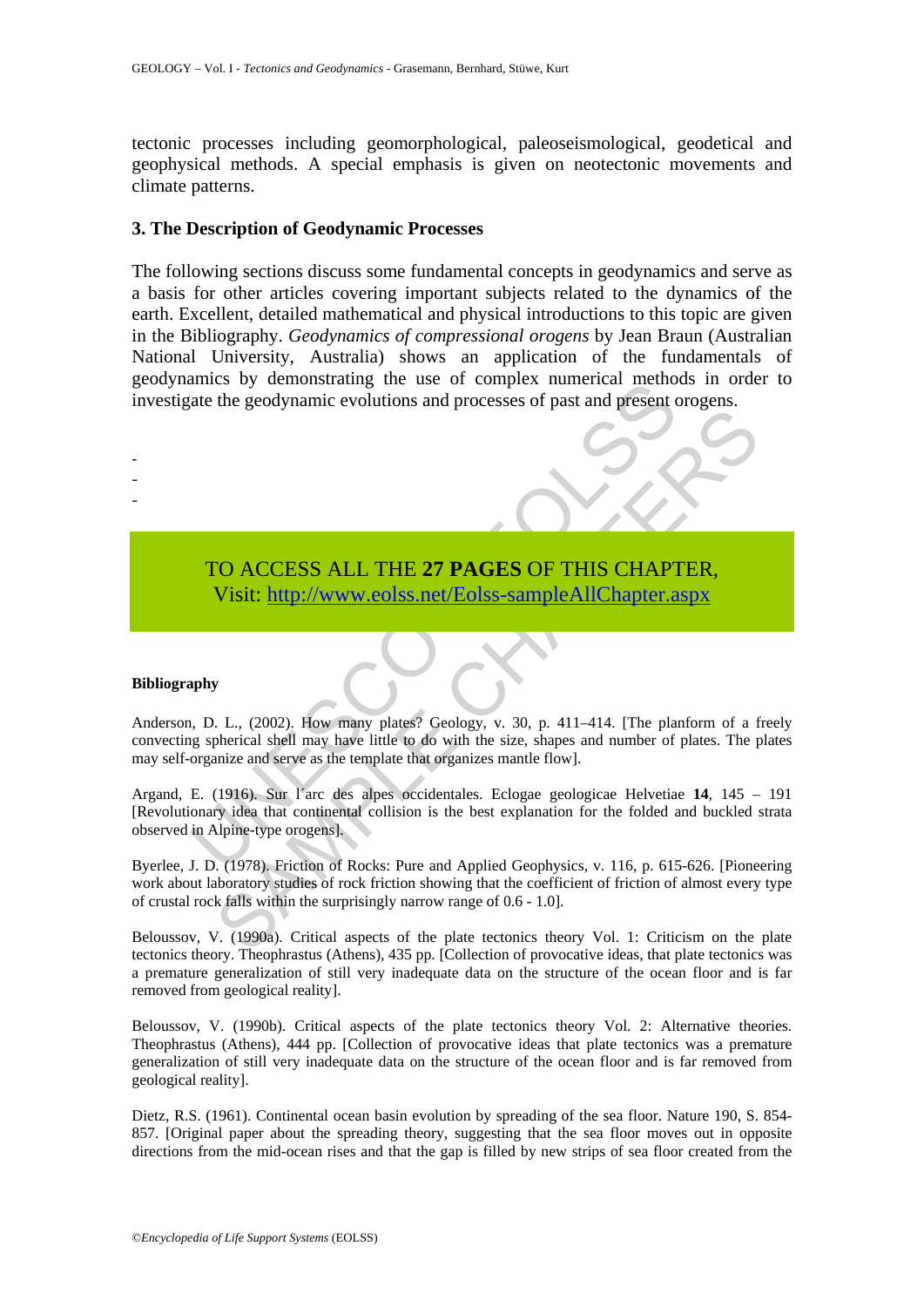ultrabasic mantle].

Grasemann, B., Ratschbacher, L., and Hacker, B. R., (1998). Exhumation of ultrahigh-pressure rocks: thermal boundary conditions and cooling history. in: Hacker, B. R., and Liou, J. G., eds., When Continents Collide: Geodynamics and Geochemistry of Ultrahigh-Pressure Rocks: Structural Geology and Petrology, 10, Dordrecht, Kluwer Academic Publishers, p. 117-139. [Thermal modeling of the first order boundary conditions influencing the cooling history of rocks].

Hess, H. H. (1962). History of Ocean Basins. In: Engle, A. E. J., James, H. L. and Leonard, B. F. (eds.), Petrologic Studies: A Volume in Honor of A. F. Buddington, 599-620. Geological Society of America (New York). [Hess proposed that the seafloor was created at mid-ocean ridges, spread out toward the trenches, and descended beneath them into the mantle. He argued that the process was driven by convection currents in the mantle. In this model, the continents are passively carried along in the process].

If, A. A., Taner, I., Morris, A. E. L., Martin, B. D., Agocs, W. B., & Meyerhtonics: a new hypothesis of earth dynamics. in: Chatterjee, S., & Hoton, N., eclosics, Textonics, Textos, Textos, Textos Tech University Press, p Meyerhoff, A. A., Taner, I., Morris, A. E. L., Martin, B. D., Agocs, W. B., & Meyerhoff, H. A., (1992). Surge tectonics: a new hypothesis of earth dynamics. in: Chatterjee, S., & Hotton, N., eds., New Concepts in Global Tectonics, Lubbock, Texas, Texas Tech University Press, p. 309-409. [Introduction of a new alternate theory called Surge Tectonics explaining many geodynamic processes conservatively explained by plate tectonics].

es: a new hypothesio of earth dynamics. in: Chatterpee, S., & Holton, N., eds., New Concies, Lubbock, Texas, Texas Tech University Press, p. 309-409, [Inroduction of a<br>trenties, Lubbock, Texas, Texas Tech University Press, Mohr, O. (1882). Über die Darstellung des Spannungszustandes und des Deformationszustandes eines Körperelementes und über die Anwendung derselben in der Festigkeitslehre. Der Civilingenieur 28, 113- 156. [Borrowing upon earlier work by Karl Culmann, this paper expanded the graphical representation of stress about a point to three dimensions. The "circles of stress" is now commonly called Mohr Circle and helped to develop the first theory of strength based on shearing stresses].

Oertel, G., (1996). Stress and Deformation: A Handbook on Tensors in Geology: Oxford, Oxford University Press, 292 p [Textbook introducing the concept of tensor with applications to geodynamic problems].

Ortelius, A. (1587). Abrahami Ortelij Antverpiani thesaurus geographicus. Plantin (Antwerpen), 368 pp. [First modern atlas combining maps of uniform size and style with comprehensive text crediting the original cartographers].

Pitman, W.C. & Heirtzler, J.R. (1966): Magnetic anomalies over the Pacific-Antarctic ridge. Science154, S.1164-1171. [This work was the basis of the first magnetic polarity timescale based on marine magnetic anomalies].

Ramberg. H. (1981). Gravity, deformation and the Earth's crust. 2nd Edition, Academic Press, London 452 pp. [Profuse illustrations of beautiful analogue, analytical and numerical models reproducing tectonic and structural patterns having a profound influence during the early days of plate tectonics].

Ranalli, G. (1994). Rheology of the Earth. 2nd Edition: London, Chapman & Hall, 413 p. [Complete treatment of deformation and flow of earth materials from both the continuum mechanics and the microphysical viewpoint].

Sclater, J.G. & Wixon L. (1986) The relationship between depth and age and heat flow and age in the western North Atlantic. In: Vogt P.R. & Tucholke B.E. (eds.) The western North Atlantic region, AGU monograph, M, 257-270. [Summary paper on the classic work of Sclater and coworkers defining the agedepth-heat flow relationship of oceanic lithosphere].

Scheidegger, A. E. (1982). Principles of Geodynamics. 3rd Edition, Berlin, Springer, 395 pp. [Compilation of important principles of geodynamics including physiogeographic, geologic and geophysical data].

Stüwe, K. & Barr, T.D. (2000) On the relationship between surface uplift and gravitational extension. Tectonics **19**, 1056-1064. [The second of two review papers of these authors on vertical reference frames and their implications to potential energy contrasts].